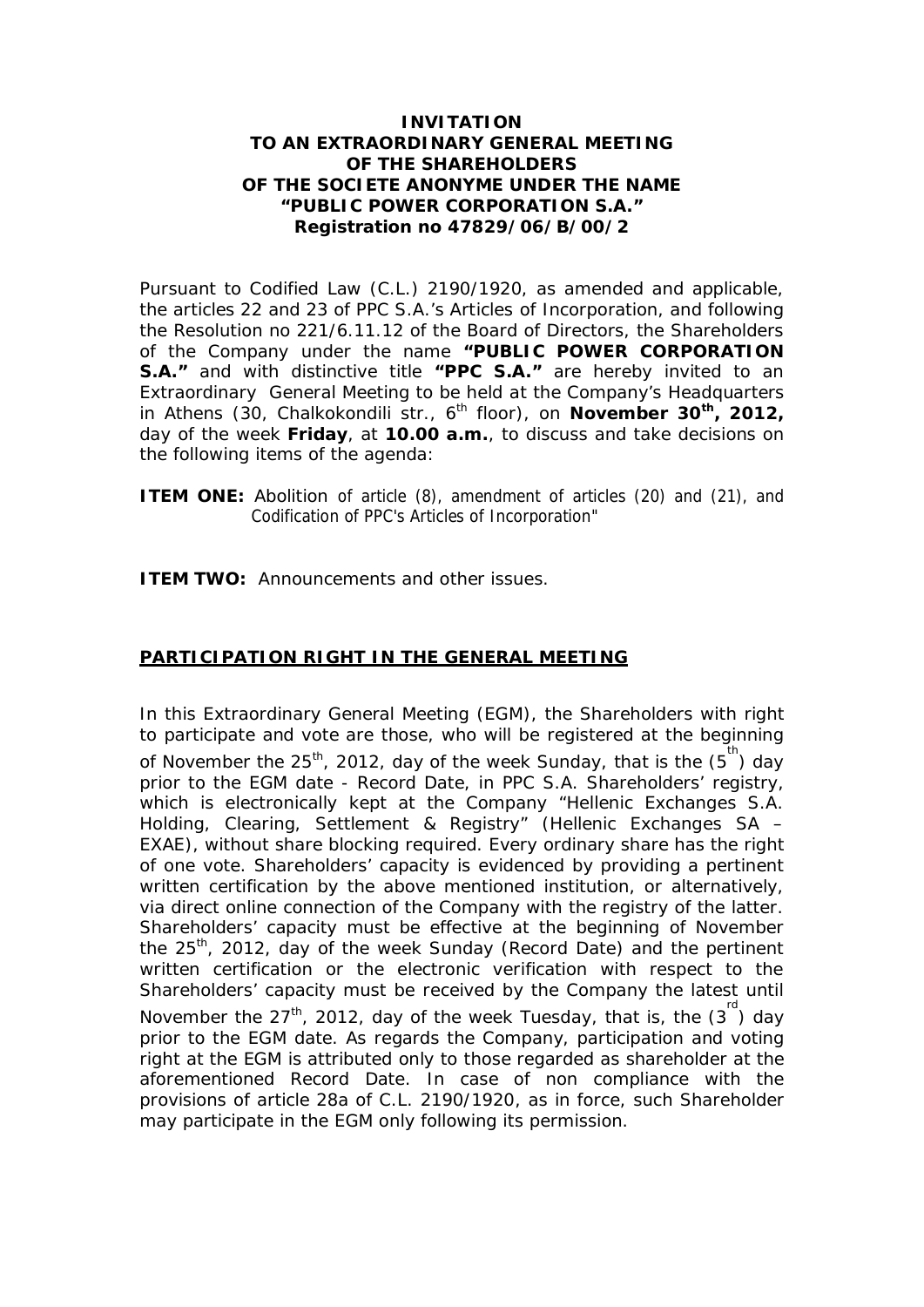## **PROCEDURE FOR THE EXERCISE OF VOTING RIGHT BY PROXY**

The Shareholders who wish to participate in the Extraordinary General Meeting (EGM) by proxy/ies representative/es, must send the pertinent proxy holder authorisation form (Power of Attorney), which is available on the company's website [www.dei.gr,](http://www.dei.gr/) to the Company's Corporate Announcements and Shareholders Services Unit (30, Chalkokondili Street, Athens 104 32,  $5^{th}$  floor, office 512), no later than November the 27<sup>th</sup>, 2012, day of the week Tuesday, that is the  $(3^{\degree})$  day prior to the date of the General Meeting.

Each shareholder may appoint up to three (3) proxy holders/representatives. However, if a shareholder holds shares of the company appearing in more than one securities account, the above limitation shall not prevent such shareholder from appointing separate proxy holders/representatives for the companies appearing in each securities account, as regards the General Meeting.

A proxy holder/representative acting on behalf of several shareholders may cast votes differently for each shareholder. The proxy holder/representative is obliged to disclose to the Company, before the commencement of the General Meeting, any fact which might be useful to the shareholders in assessing whether the proxy holder/representative might pursue interests other than the interest of the represented shareholder. A conflict of interest within this context may in particular arise where the proxy holder/representative:

a) is a controlling shareholder of the Company, or is another entity controlled by such shareholder;

b) is a member of the Board of Directors or the management of the Company, or of a controlling shareholder or an entity controlled by such shareholder;

c) is an employee or an auditor of the Company, or of a controlling shareholder or an entity controlled by such shareholder;

d) is a spouse or close relative (of 1<sup>st</sup> degree) with a natural person referred to in the above items a) to c).

The appointment and the revocation of appointment of a shareholder's proxy holder/representative shall be made in writing and shall be notified to the Company at least three (3) days prior to the date of the General Meeting.

The shareholders are requested to ensure the successful dispatch of the proxy holder authorisation form [power of attorney] and receipt thereof by the Company, by calling at the following numbers: +30 210 5230951, +30 210 5293207.

In order to attend the General Meeting any shareholder/representative shall present an ID card. In case that the shareholder is a legal entity and has not appointed in accordance with the aforementioned procedure a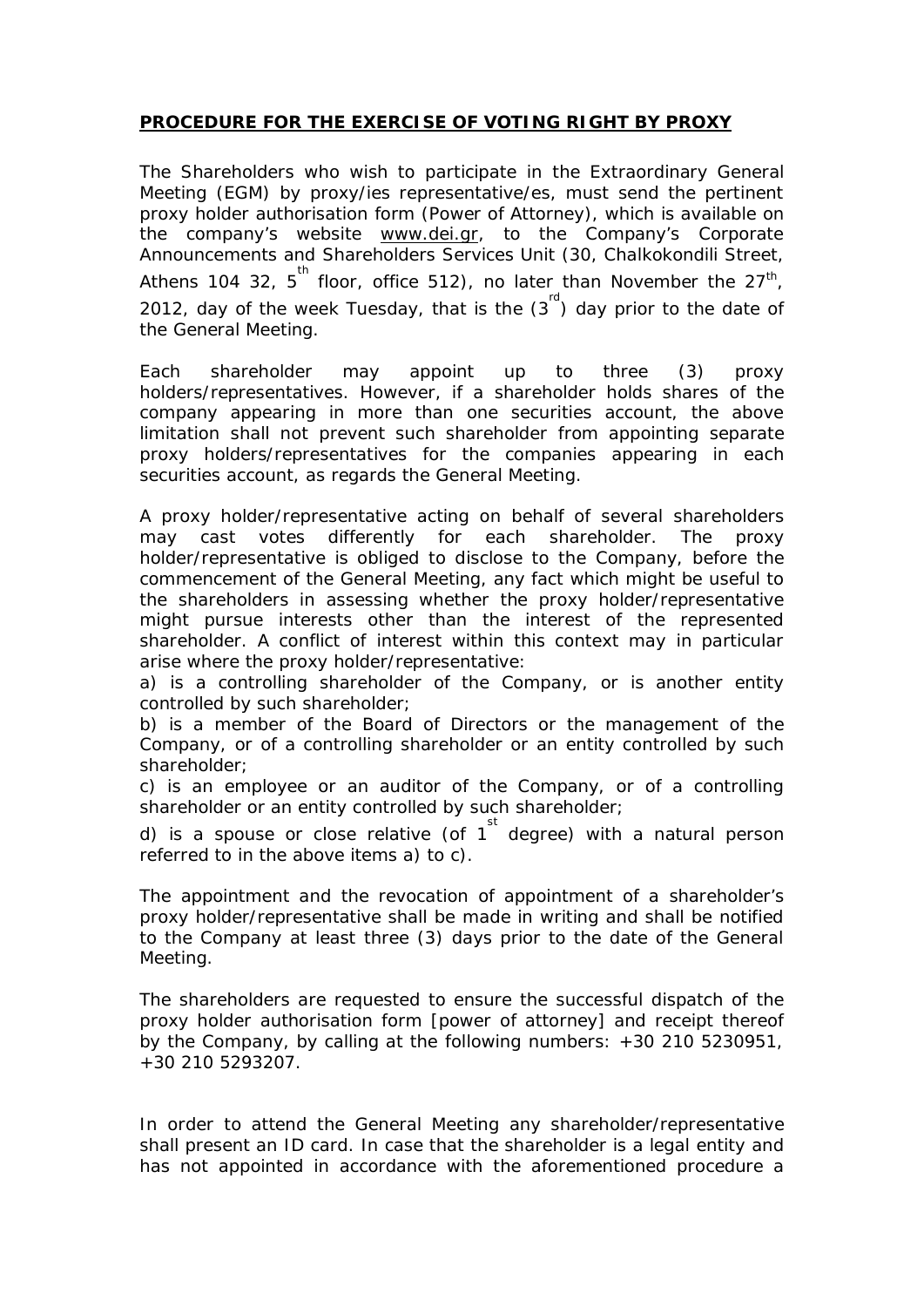proxy holder/s-representative/s, then the legal representative of such shareholder shall also present his/her legalization documents, in order to attend the General Meeting.

## **SHAREHOLDERS' MINORITY RIGHTS**

With respect to the aforementioned EGM, the Shareholders have also the following rights, which can be exercised within the following deadlines per right:

(a) Shareholders representing at least one twentieth (1/20) of the paid-up share capital may request from the Board of Directors to include in the Extraordinary General Meeting's Agenda additional items, provided that the relevant request is communicated to the Board of Directors at least fifteen (15) days prior to the EGM. The said request must be accompanied by a written justification or a draft resolution for approval by the EGM.

(b) Shareholders representing at least one twentieth (1/20) of the paid-up share capital may request from the Board of Directors to upload to the Company's website (www.dei.gr), at least six (6) days prior to the EGM date, draft resolutions for the items included in the initial or revised EGM agenda, provided that the relevant request is communicated to the Board of Directors at least seven (7) days prior to the EGM date.

(c) Following a request of shareholders communicated to the Company at least five (5) full days prior to EGM date, the Board of Directors must provide to the EGM the requested specific information with respect to Company's business, to the extent that these are useful for the actual assessment of the items on the agenda.

(d) Following a request of shareholders representing one fifth (1/5) of the paid-up share capital, communicated to the Board of Directors at least five (5) full days prior to the EGM date, the Board of Directors must provide the EGM with information about the course of the Company's affairs and its financial situation.

# **AVAILABLE DOCUMENTS AND INFORMATION**

The present Invitation to the Shareholders, the proxy holder authorisation form [power of attorney], the total number of shares and voting rights existing on the date of the present Invitation, the documents to be submitted to the EGM, as well as any draft resolution for any proposed agenda item or any comment of the Board of Directors on any agenda item, if no resolution has been submitted for approval, and any draft resolution proposed by the Shareholders, are or will be available, pursuant to the law and the Company's Articles of Incorporation, on the company's website [www.dei.gr,](http://www.dei.gr/) right after their notification to the Company.

The full text of the documents to be submitted to the General Meeting, as well as of the draft resolutions and of any documents provided for in article 27, par. 3, cases c) and d) of C.L. 2190/1920, as in force, will be available in hard copy at the Company's Headquarters in Athens (30, Chalkokondili str.).